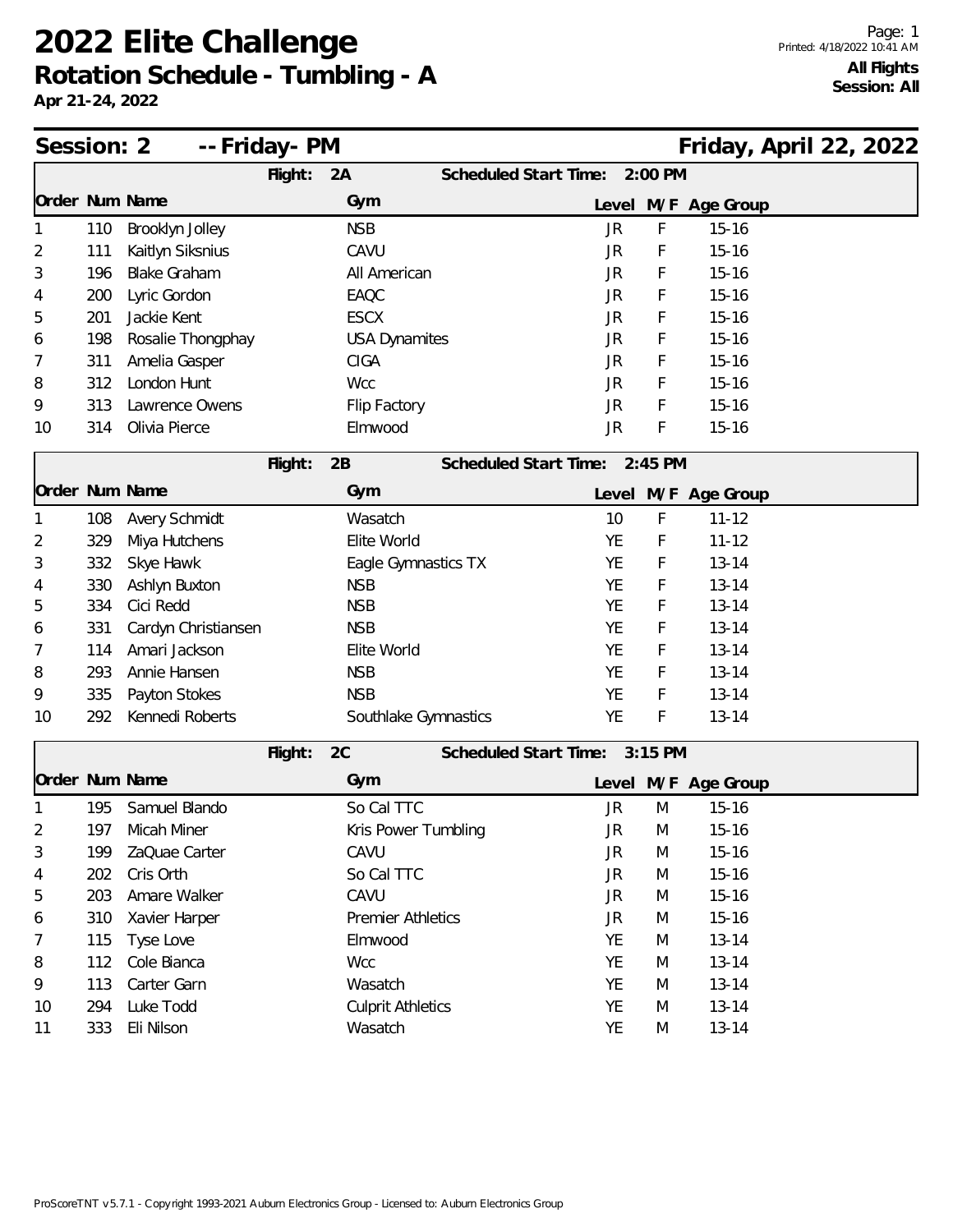| Session: 2<br>-- Friday- PM |     |                       |                       |                                    |                      |                               |   | Friday, April 22, 2022 |  |  |
|-----------------------------|-----|-----------------------|-----------------------|------------------------------------|----------------------|-------------------------------|---|------------------------|--|--|
|                             |     |                       | Scheduled Start Time: | $3:45$ PM                          |                      |                               |   |                        |  |  |
| Order Num Name              |     |                       |                       | Gym                                |                      |                               |   | Level M/F Age Group    |  |  |
|                             | 103 | Justin Booker-Kincaid |                       | Elite World                        |                      | 10                            | M | $15 - 16$              |  |  |
| 2                           | 194 | Max Poveda            |                       | World Elite                        |                      | 10                            | M | $15 - 16$              |  |  |
| 3                           | 104 | Malachi Jackson       |                       | Skywalkers                         |                      | 10                            | M | $15 - 16$              |  |  |
| 4                           | 192 | Kiron Rodgers         |                       | Twiststars                         |                      | 10                            | M | $15 - 16$              |  |  |
| 5                           | 105 | Asher Little          |                       | <b>High Altitude</b>               |                      | 10                            | M | $15 - 16$              |  |  |
| 6                           | 107 | Terence jr. Petit     |                       | Elmwood                            |                      | 10                            | M | $15 - 16$              |  |  |
| 7                           | 289 | Nate Erkert           |                       | <b>High Energy</b>                 |                      | 10                            | M | $13 - 14$              |  |  |
| 8                           | 290 | West Fowler           |                       | PPG                                |                      | 10                            | M | $13 - 14$              |  |  |
| 9                           | 291 | Mick Seyler           |                       |                                    | Southlake Gymnastics | 10                            | M | $13 - 14$              |  |  |
| 10                          | 109 | AJ Thomas             |                       |                                    | Dynamic Gymnastics   | 10                            | M | $13 - 14$              |  |  |
|                             |     |                       | Flight:               | 2E                                 |                      | Scheduled Start Time: 4:15 PM |   |                        |  |  |
| Order Num Name              |     |                       |                       | Gym                                |                      |                               |   | Level M/F Age Group    |  |  |
|                             | 180 | Zach Chesler          |                       | <b>NVG</b>                         |                      | <b>OP</b>                     | M | $17 - 21$              |  |  |
| 2                           | 181 | Antonio Figueroa      |                       |                                    | Champions Westlake   | <b>OP</b>                     | M | $17 - 21$              |  |  |
| 3                           | 250 | Merrill Hunter        |                       | Team Legacy<br>OP                  |                      |                               | M | $17 - 21$              |  |  |
| 4                           | 223 | Daniel Sjafiroeddin   |                       | <b>Desert Gymcats</b><br><b>OP</b> |                      |                               | M | $17 - 21$              |  |  |
| 5                           | 221 | Seth Landrum          |                       | Airbenders<br><b>OP</b>            |                      |                               | M | $17 - 21$              |  |  |
| 6                           | 222 | Bryan Olas            |                       | <b>OP</b><br>Aspire                |                      |                               | M | $22+$                  |  |  |
| 7                           | 224 | Keith Eldridge        |                       | <b>Integrity Athletics</b>         |                      | <b>OP</b>                     | M | $22+$                  |  |  |
|                             |     |                       | Flight:               | 2F                                 |                      | Scheduled Start Time: 4:45 PM |   |                        |  |  |
| Order Num Name              |     |                       |                       | Gym                                |                      |                               |   | Level M/F Age Group    |  |  |
|                             | 445 | Caleb Merckson        |                       | Flip City South                    |                      | 10                            | M | $15 - 16$              |  |  |
| 2                           | 446 | Emmanuel Riley        |                       | Flip City South                    |                      | 10                            | M | $13 - 14$              |  |  |
|                             |     |                       |                       |                                    |                      |                               |   |                        |  |  |
|                             |     |                       | Flight:               | 2J                                 |                      | Scheduled Start Time: 6:45 PM |   |                        |  |  |
| Order Num Name              |     |                       |                       | Gym                                |                      |                               |   | Level M/F Age Group    |  |  |
| 1                           | 252 | Kira Schwartz         |                       | So Cal TTC                         |                      | <b>SR</b>                     | F | $18 +$                 |  |  |
| 2                           | 255 | Susan Gill            |                       |                                    | Eagle Gymnastics TX  | <b>SR</b>                     | F | $18 +$                 |  |  |
| 3                           | 322 | Ashley McDonald       |                       | Wasatch                            |                      | <b>SR</b>                     | F | $18 +$                 |  |  |
| 4                           | 324 | Jill Papenhause       |                       | <b>CIGA</b>                        |                      | <b>SR</b>                     | F | $18+$                  |  |  |
| 5                           | 326 | Isabel Steinmetz      |                       | Gymnastics Central                 |                      | <b>SR</b>                     | F | $18 +$                 |  |  |
| 6                           | 327 | Tia Taylor            |                       | <b>Premier Athletics</b>           |                      | <b>SR</b>                     | F | $18 +$                 |  |  |
| 7                           | 328 | Sarah Thompson        |                       | J and J T&T                        |                      | <b>SR</b>                     | F | $18 +$                 |  |  |
| 8                           | 256 | Nastia Katchalova     |                       | Elite World                        |                      | <b>SR</b>                     | F | $18 +$                 |  |  |
| 9                           | 258 | Shelby Nobuhara       |                       | High Altitude                      |                      | <b>SR</b>                     | F | $18 +$                 |  |  |
| 10                          | 317 | Miah Bruns            |                       | <b>Wcc</b>                         |                      | <b>SR</b>                     | F | $18 +$                 |  |  |
| 11                          | 318 | Savanna Cecil         |                       | <b>Premier Athletics</b>           |                      | SR                            | F | $18+$                  |  |  |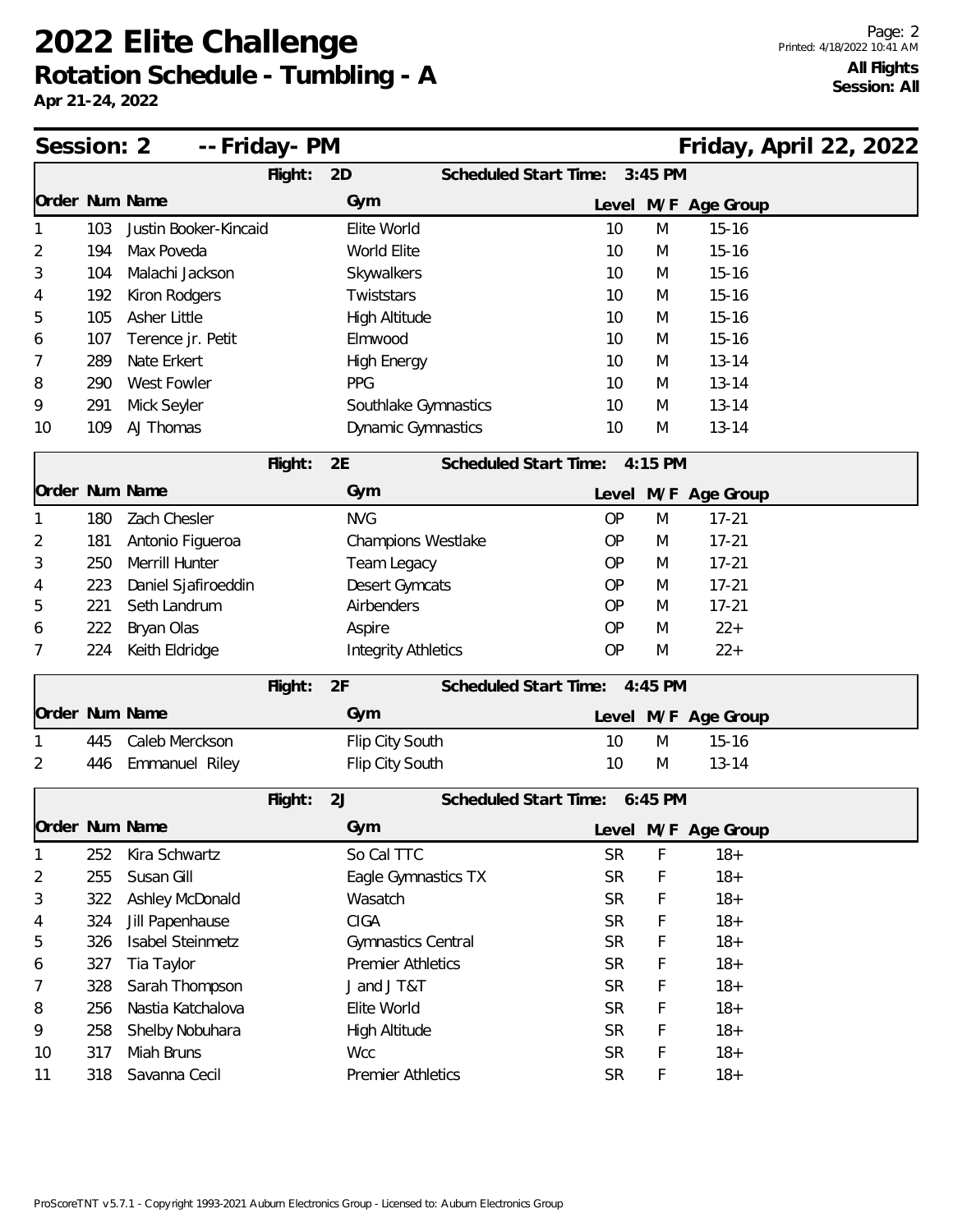| -- Friday- PM<br>Session: 2 |                                        |                      |         |                            |  |                               |   |                     | Friday, April 22, 2022 |  |
|-----------------------------|----------------------------------------|----------------------|---------|----------------------------|--|-------------------------------|---|---------------------|------------------------|--|
|                             | Flight:<br>Scheduled Start Time:<br>2K |                      |         |                            |  |                               |   | 7:15 PM             |                        |  |
| Order Num Name              |                                        |                      |         | Gym                        |  |                               |   | Level M/F Age Group |                        |  |
| 1                           | 177                                    | Dylan Bealey         |         | Aspire Gymnastics          |  | IE                            | M | $17 - 21$           |                        |  |
| 2                           | 178                                    | Benjamin Glass       |         | Dynamic Gymnastics         |  | IE                            | M | $17 - 21$           |                        |  |
| 3                           | 244                                    | Smith Light          |         | <b>Integrity Athletics</b> |  | IE                            | M | $17 - 21$           |                        |  |
| 4                           | 245                                    | Ghavyn Thompson      |         | Aspire                     |  | IE                            | M | $17 - 21$           |                        |  |
| 5                           | 247                                    | Raf Bryant           |         | <b>Integrity Athletics</b> |  | IE                            | M | $17 - 21$           |                        |  |
| 6                           | 249                                    | Hunter Moravec       |         | <b>ESCX</b>                |  | IE                            | M | $17 - 21$           |                        |  |
| 7                           | 307                                    | Isaiah Griggs        |         | <b>Culprit Athletics</b>   |  | IE                            | M | $17 - 21$           |                        |  |
| 8                           | 308                                    | Morgan Kessler       |         | <b>Wcc</b>                 |  | IE                            | M | $17 - 21$           |                        |  |
| 9                           | 443                                    | TJ Kazeem-Riley      |         | Flip City South            |  | <b>SR</b>                     | M | $18+$               |                        |  |
|                             |                                        |                      | Flight: | 2L                         |  | Scheduled Start Time: 7:45 PM |   |                     |                        |  |
| Order Num Name              |                                        |                      |         | Gym                        |  |                               |   | Level M/F Age Group |                        |  |
| 1                           | 315                                    | Jovohn Arriaga       |         | Desert Gymcats             |  | <b>SR</b>                     | M | $18+$               |                        |  |
| 2                           | 316                                    | Kaden Brown          |         | Wasatch                    |  | <b>SR</b>                     | M | $18 +$              |                        |  |
| 3                           | 257                                    | Bj Mensah            |         | CAVU                       |  | <b>SR</b>                     | M | $18+$               |                        |  |
| 4                           | 254                                    | Alexander Cole       |         | <b>Dynamite Gymnastics</b> |  | <b>SR</b>                     | M | $18 +$              |                        |  |
| 5                           | 325                                    | <b>Bayley Pierce</b> |         | Pierce                     |  | <b>SR</b>                     | M | $18+$               |                        |  |
| 6                           | 321                                    | Patrick Lyell        |         | Elmwood                    |  | <b>SR</b>                     | M | $18 +$              |                        |  |
| 7                           | 323                                    | Dylan McGuire        |         | Trevinos                   |  | <b>SR</b>                     | M | $18 +$              |                        |  |
| 8                           | 259                                    | Alec Pelezo          |         | <b>Wcc</b>                 |  | <b>SR</b>                     | M | $18+$               |                        |  |
| 9                           | 320                                    | Kayne Johnson        |         | <b>TEG</b>                 |  | <b>SR</b>                     | M | $18 +$              |                        |  |
| 10                          | 253                                    | Ruben Padilla        |         | Wasatch                    |  | <b>SR</b>                     | M | $18 +$              |                        |  |
| 11                          | 319                                    | Dom Dumas            |         | Air Extreme                |  | <b>SR</b>                     | M | $18 +$              |                        |  |
|                             |                                        |                      | Flight: | 2M                         |  | Scheduled Start Time: 8:15 PM |   |                     |                        |  |
| Order Num Name              |                                        |                      |         | Gym                        |  |                               |   | Level M/F Age Group |                        |  |
|                             | 220                                    | Amanda Coes          |         | So Cal TTC                 |  | IE                            | F | $17 - 21$           |                        |  |
|                             |                                        | 246 Ava Binkowski    |         | ESCX                       |  | IE                            | F | $17 - 21$           |                        |  |
| 3                           | 305                                    | Brooklyn Brumble     |         | <b>OXT</b>                 |  | IE                            | F | $17 - 21$           |                        |  |
| 4                           | 306                                    | Hannah Davis         |         | <b>CIGA</b>                |  | IE                            | F | $17 - 21$           |                        |  |
| 5                           | 248                                    | Karlee English       |         | Powerhouse                 |  | IE                            | F | $17 - 21$           |                        |  |
| 6                           | 444                                    | Nasiarra Riley       |         | Flip City South            |  | <b>SR</b>                     | F | $18 +$              |                        |  |
| 7                           | 309                                    | Tasha Williams       |         | Wcc                        |  | <b>SR</b>                     | F | $18 +$              |                        |  |